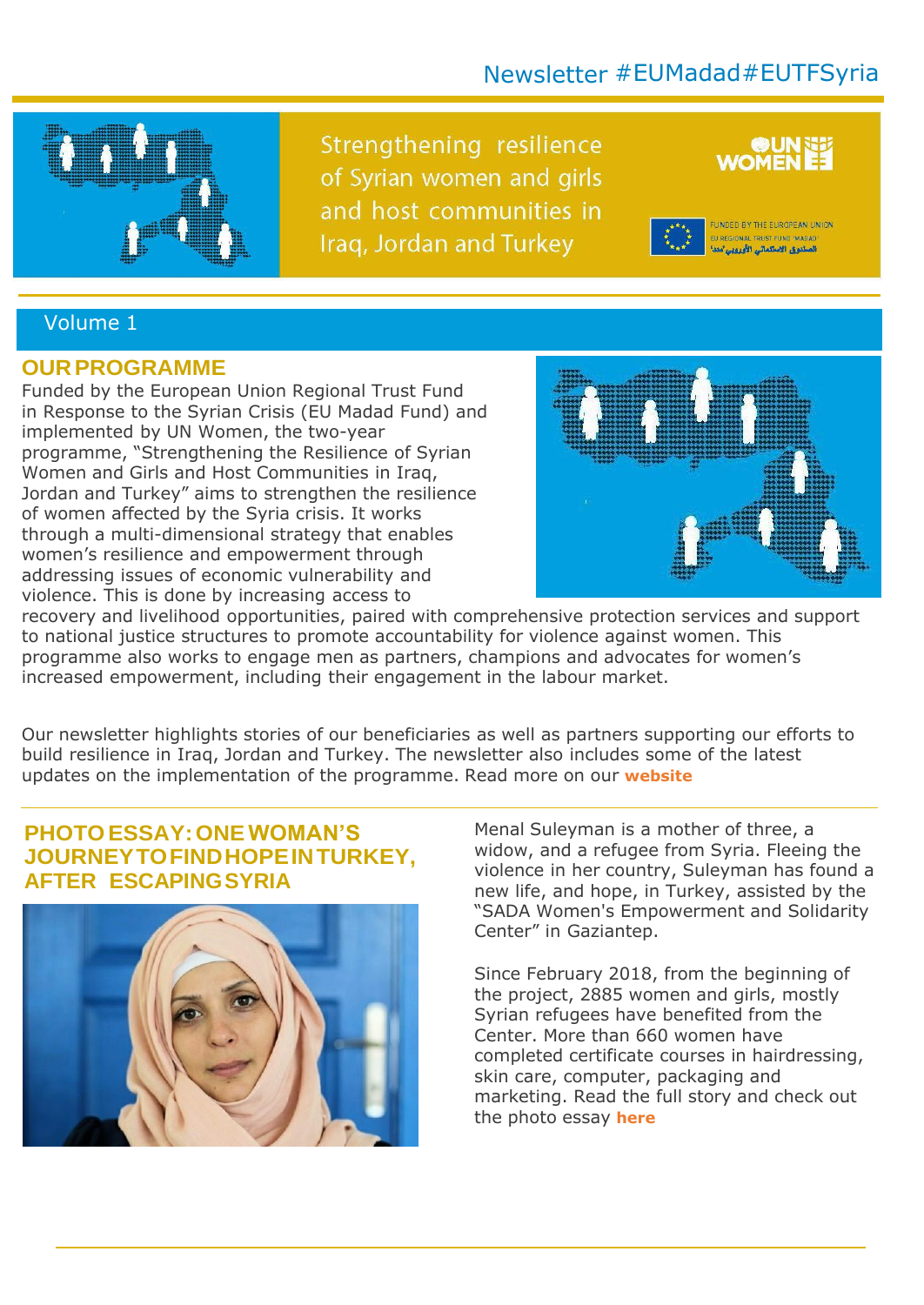

### **"WESHOULDALLAIMTOELIMINATE VIOLENCEAGAINSTWOMENAND GIRLSINIRAQ"**

"We are partnering with UN Women under the MADAD programme to fill the gaps we have identified in Gender-Based Violence (GBV) prevention," says Ms. Kurdo Omar, head of the General Directorate of Combating Violence against Women (DCVAW) at the Ministry of the Interior in the Kurdistan Regional Government (KRG) in Iraq. Read her interview **[here](http://arabstates.unwomen.org/en/news/stories/2018/9/we-should-all-aim-to-eliminate-violence-against-women)**

## **"ENHANCINGWOMEN'SECONOMIC SITUATION WOULD TRIGGER A RIPPLEEFFECT"**

Ghadeer Khuffash is a women's rights activist with years of experience in education, vocational training and workforce development. She is now the CEO of Jordan Education for Employment (JEFE), anonprofit organization with a presence across the Middle East and North Africa that trains youth, places them in jobs in the private sector and provides micro-entrepreneurship training.

JEFE is currently partnering with UN Women to improve the economic welfare of at least 1,000 refugee and Jordanian women by providing them with income-generating opportunities. Read her interview **[here](http://arabstates.unwomen.org/en/news/stories/2018/9/enhancing-women-economic-situation)**





#### **"I TRANSFORMED INTO A NEW PERSON"**

Zuke El Hasan\* is a Syrian refugee who has been living in Gaziantep, near Turkey's border with Syria, since 2016. She describes how the SADA Women's Empowerment and Solidarity Center, which provides Turkish language, vocational skills as well as referral and psychosocial support to women in Gaziantep, helped her build self- confidence, learn new skills, and transform herself. **[Read more](http://arabstates.unwomen.org/en/news/stories/2018/8/from-where-i-stand-zuke-el-hasan)**

*\*Name changed to protect the identity of the individual.*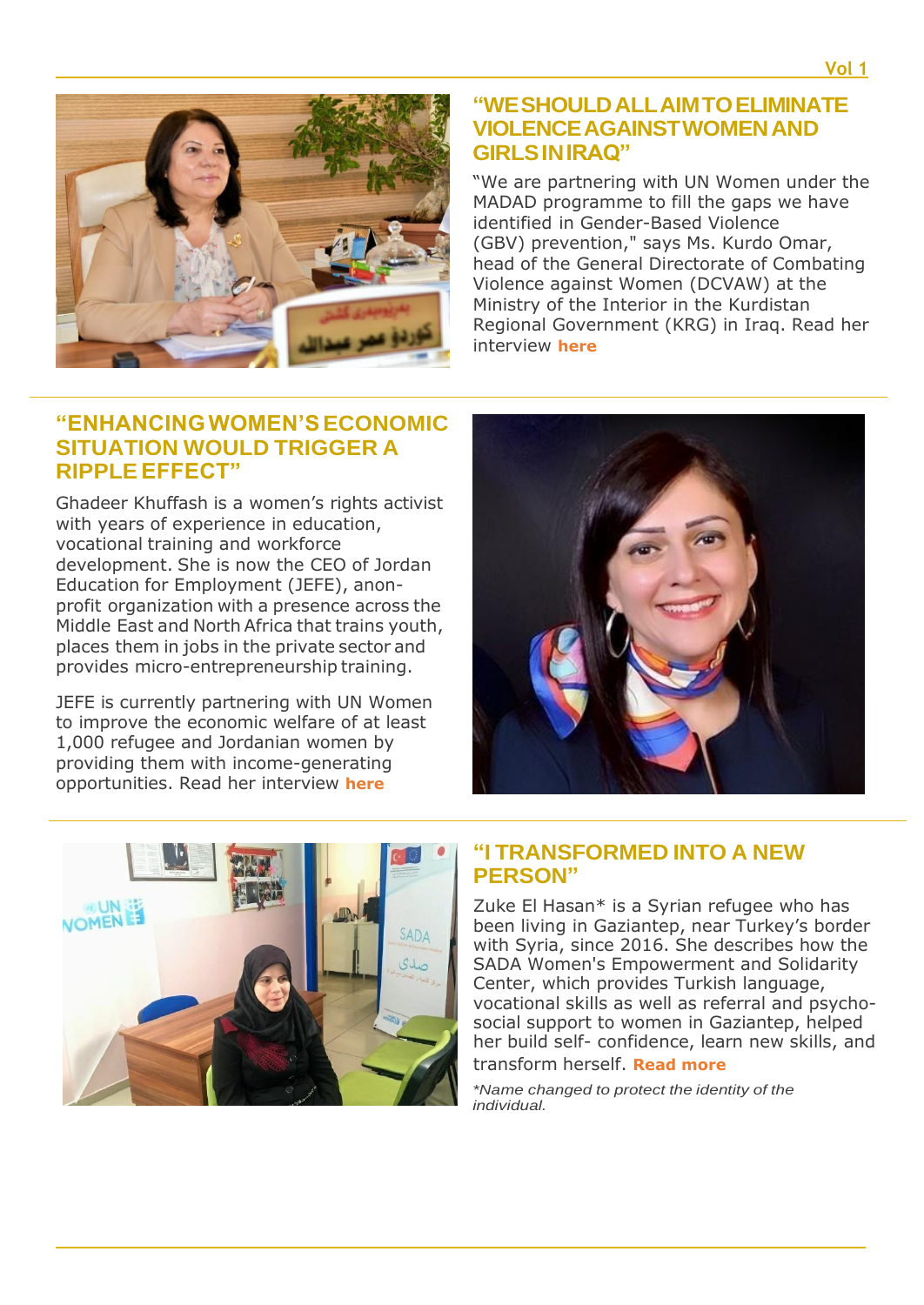# **NEWS: EU AND UN WOMEN PRESENT THE MADAD PROGRAMME IN JORDAN**



UN Women in partnership with the European Union Delegation in Jordan organized an introductory workshop to present the scope of work and objectives of the MADAD programme in the country. The workshop included sessions on monitoring and evaluation and baseline indicators requirements while also presenting financial and communication guidelines. The event was opened by Giorgia Garofalo Cornaro, Attaché of the Regional Trust Fund in Response to the Syrian Crisis, 'Madad Fund', EU Delegation in Jordan, who provided an overview on the scope of the Trust Fund instrument and its main priorities areas of action. **[Read more](https://web.facebook.com/unwomenjordan/posts/2140008852878036?__tn__=-R&amp%3B_rdc=1&amp%3B_rdr)**



# **"LIFE IS BEAUTIFUL. RESIST, SET A GOAL AND NEVER STOP!"**

Retibe Bilal is a Syrian refugee who fled the conflict in Syria, now lives in Gaziantep, near Turkey's border with Syria, since 2013. After her divorce, Retibe felt emotionally destroyed, weak, and lost the will to live. She received social and legal consultations, and took part in gender equality training at the SADA Women's Empowerment and Solidarity Center. She describes how SADA Center enabled her to discover her abilities, learn her place in society and about her rights. **Read [more](http://arabstates.unwomen.org/en/news/stories/2018/6/in-the-words-of-retibe-bilal)**



## **"OUR GOAL IS FOR CHILDCARE SERVICES IN THE WORKPLACE TO BE RECOGNIZED AS A PUBLIC GOOD"**

Randa Naffa is a community organizer and founding member of SADAQA—an NGO dedicated to empowering Jordanian women in the workplace. SADAQA is working with UN Women to promote women'sparticipationin thelabour market through enhancedlegislation and enforcement,as well asby increasing accessible transportation and childcare services in the Southern Governorates of Jordan and in East Amman. **[Read more](http://arabstates.unwomen.org/en/news/stories/2018/8/take-five)**